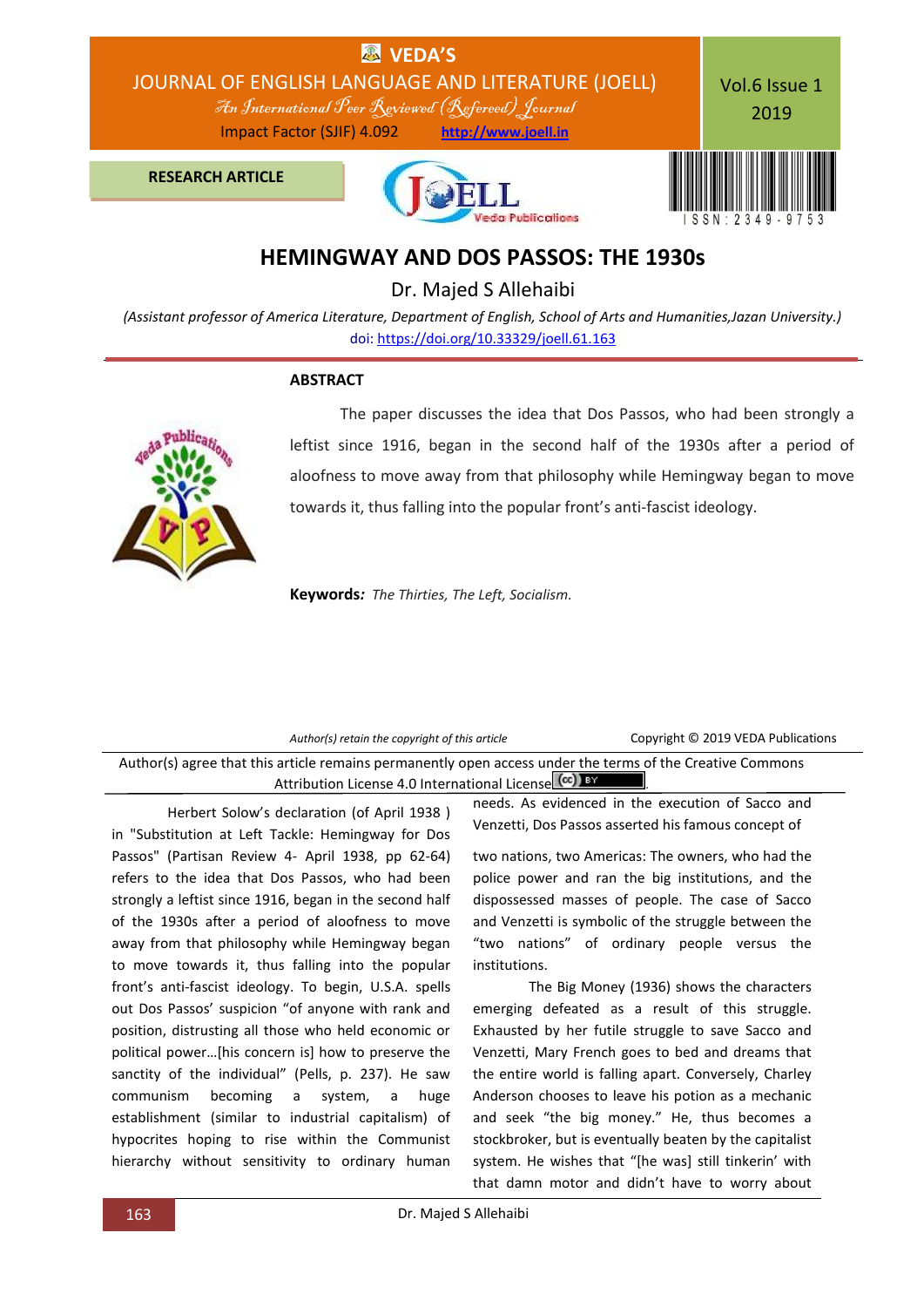### **EDA'S** JOURNAL OF ENGLISH LANGUAGE AND LITERATURE (JOELL) An International Peer Reviewed (Refereed)Journal Impact Factor (SJIF) 4.092 **http://www.joell.in**

money all the time". Juxtaposing Mary's hope for socialism with Charley's fall illustrates two kinds of failure: the futility of the socialist cause and the flimsy ambitions of success promised by capitalism. This conveys the sense of disillusion Dos Passos held against both sides (the left and right) which ultimately became institutionalized. His concern shifted to the "lone individual", says Daniel Aaron Rontes. Kazin notes, "The heroes are always broken, and the last figure in U.S.A., brooding like Dos Passos himself over that epic of failure, is a starving and homeless boy walking alone up the American highways" (344).

Dos Passos' suspicion of the Communist agenda was intensified by the execution of his friend, Jose Robles, after having been charged with being a Fascist spy. Robles had left his position at Johns Hopkins to fight with the Loyalists in Spain. Arguing that Robles was murdered because "Russian secret agents felt that Robles knew too much about the relations between the Spanish war ministry and the Kremlin and was not, from their very special point of view, political reliable" (quoted in Aaron, 344), Dos Passos wanted to expose and politicize the murderous Communist agenda held by his friends. However, Hemingway told him that he would not have been executed by the Loyalists if he had not deserved such treatment. This clearly marks the point of departure in their friendship.

Hemingway criticizes Dos Passos' disillusionment with the extreme left party in the character of Richard Gordon ("To Have and Have Not" [1937]), a proletarian writer who is currently writing a novel about a strike in a textile factory. Here, Gordon's wife, Helen, says that he is "changing your politics to suit the fashion" (150). Hemingway had been maintaining his "professional aloofness" (Cohen) in the first half of the 1930s, since he maintained the position that politics and art do not mix. He wrote in a letter in 1932, "If the boys swing to the left in literature you may make a small bet the next swing will be to the right and some of the same yellow bastards will swing both ways." (He adds in this letter that Dos Passos "doesn't swing. He's always been the same" [quoted, Wgner, 48]). Hemingway's quiet move to the left, possibly motivated by a realization that his writing was out of touch with the current plight of humanity, began with the publication of "Who Murdered the Vets?" (1935) in the *New Masses*. In this article, he writes with indignation about U.S. Army veterans carelessly left by the Government in the Florida Keys to perish because of hurricanes. Hemingway sees the veterans as worthless in the eyes of the Government since "yacht owners know there would be great danger, unexpected danger, to their property if a storm would come (hence you do not see them and their yachts in the keys during this season) …veterans, are not property. They are only human beings, … all they have to lose is their lives." Although it was not a leftist article, there was a complaint against the government, the leftist camp saw it as a move toward the left; "[the article] suggested that Hemingway was going somewhere…", Hicks commented (quoted, Meyers 213).

Hemingway mentions these veterans again in his 1937 novel, "To Have and Have Not," as battered individuals having no dialogue and drinking away their meaningless lives under the auspices of a callous government. In this novel, Hemingway can be seen to move even closer toward "social consciousness." He writes about proletarian group solidarity and "brotherhood" of the "conches," and about proletarian writers such as Richard Gordon. Most importantly, his main character, Harry Morgan, is an ordinary man, which makes him a unique character among Hemingway's heroes. Hemingway made this character, the dying Morgan, utter the message of solidarity carried by the book: "No matter how a man alone ain't got no bloody f--ing chance."

Hemingway became attracted to CPUSA after its official announcement in August 1935 via "The Popular Front" by Georgi Dimitr off, that they would abandon their explicit revolutionary activities of the Third Period and join the progressive resistance against Fascism. He viewed the Communists as playing an important role in fighting fascism in Spain and considered it a necessary cure. Yet Hemingway makes it clear that the Communist anti-Fascist agenda is what attracted him rather than its revolutionary ideology. Harry Morgan's opinion about the revolutionary Cubans as a bunch of murderers is unique: "What the hell do I care about his revolution? F-- his revolution. To help the working